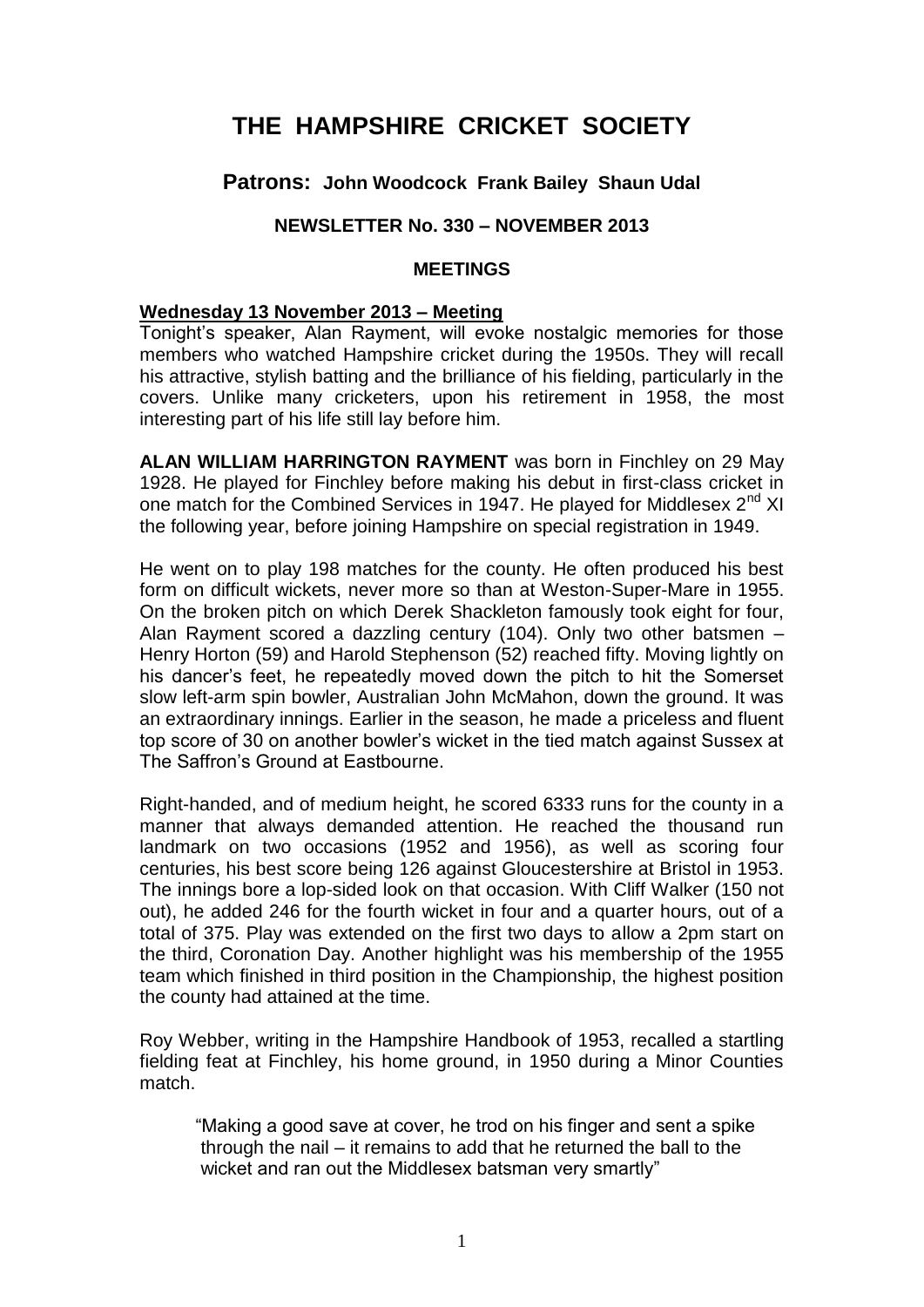During his county career, our speaker established his own dancing school which proved to be lucrative. His CV has since encompassed a summer at Lord's, where he turned down the job of head coach, estate agent, property developer, social worker, mature student and psychotherapist.

Members will be aware that Alan published the first part of his autobiography "Punchy Through The Covers" during the summer. It comprises 152,000 and only covers the period from his birth to 1949!

The Society extends him a very warm welcome for the second time. He previously entertained us at The Ageas Bowl in April 2008.

### **Wednesday 9 October 2013 – Report**

The evening with Giles White took the form of a Q & A session with Terry Crump. Our speaker began by saying that he was an Arian and that his personality characteristics accorded with the stereotype! His audience heard about his early days in the game starting with badgering his father to play with him and then to Millfield School where his contemporaries included David Hemp and Ian Ward. He played his club cricket for Thorveton in South Devon and then Exeter and Sidmouth. He was originally selected for Devon as a leg spinner; he batted at 11. He played for his native county in two Minor Counties Trophy winning sides at Lord's (Editor's Note: in 1991 and 1992, both against Staffordshire. Giles White scored a match winning 79 not out in the second of those matches)

When he played his first match for Somerset, his first captain was Jimmy Cook, who was later to be Hampshire's coach during part of his career with the county. Some of his memories of his Hampshire playing days included facing Allan Donald on his debut, the captaincy of Mark Nicholas, Robin Smith's rollicking century against the Australians in 1993, the first game under lights at Edgbaston and Shaun Udal's practical jokes. His last season (2002) was a difficult one with the variable Rose Bowl wicket and change of coach. He therefore decided to call it a day but Hampshire offered him a coaching role.

He then gave a number of insights on the coaching/managing role and the relationship with the captain. The manager and coaching roles are distinctly separate. He still provides some coaching input and has a role in supporting the various specialist coaches. The captain's role is fuller than in football. The captain is on the pitch for two hours or more at a time; he has to be in charge and the chief decision maker in those periods.

Attention then turned to Hampshire's recent fortunes. In the shortened form of the game, they had found a winning formula. Every member of the side was clear on their role. With regard to 4-day cricket, youngsters, reared on limited cricket, needed to learn how to play the longer game. He then commented on Matt Coles, who reminded him of Ian Botham, and Will Smith, whose experience of being a member of four championship sides, as well as being a brilliant fielder, would be invaluable. He concluded by confirming that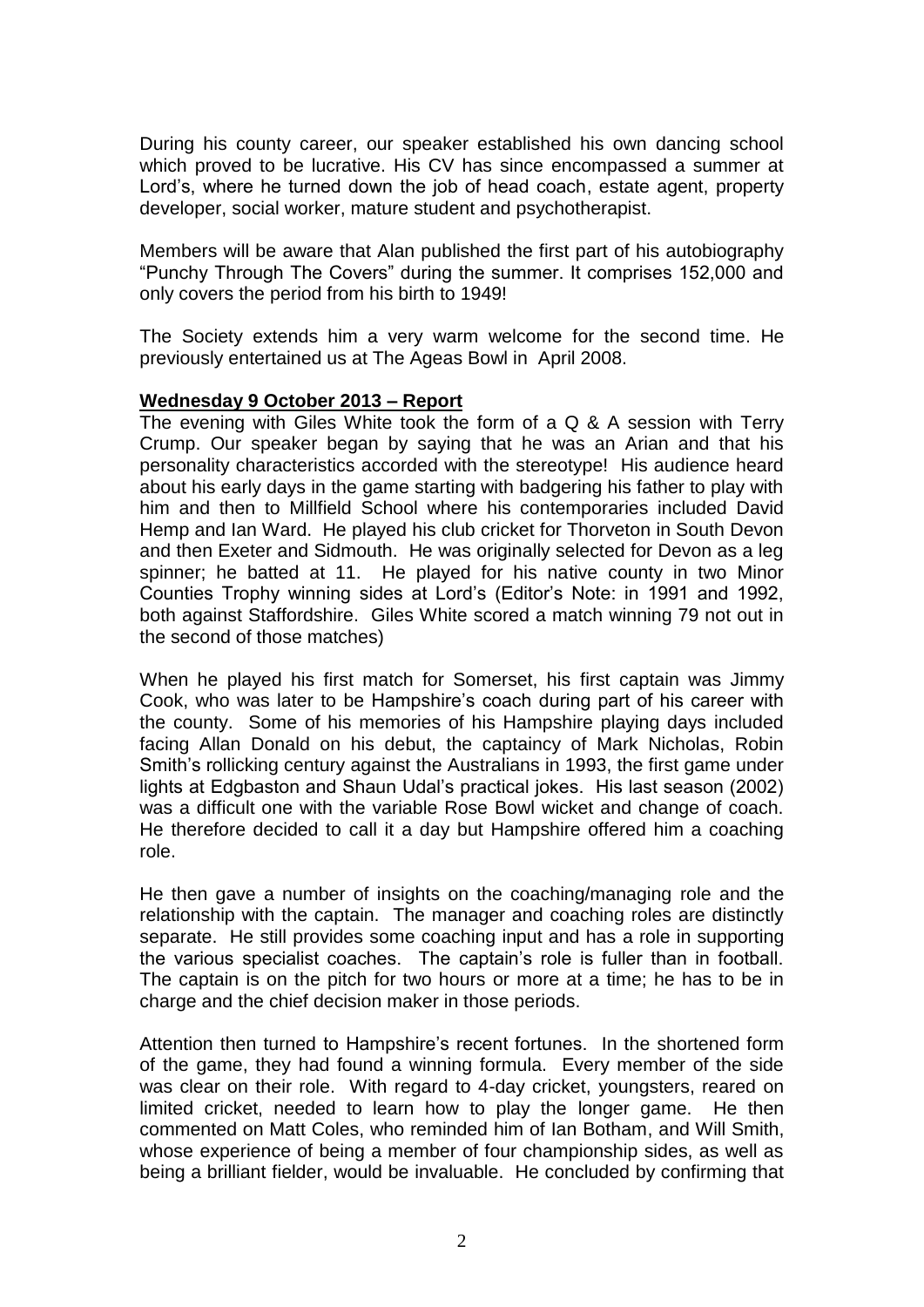Tom Barber, a left-arm fast bowler, and Lewis McManus, a wicketkeeper/batsman had been awarded development contracts in 2014.

In the ensuing Q&A session, the topics included the Ageas Bowl wicket (endeavouring to obtain more "carry"), bowling strategies, the difference between 40/50 overs cricket, the wicket-keeping position, release of players for the Lions and T20 tournaments around the world, scoring rates and Brad Taylor. On the latter he commented that Hampshire would like him at this stage to concentrate on his education during the school term period.

#### **Wednesday 30 October 2013 – Report**

The season's first meeting at Test Valley Golf Club was graced by Bobby Parks. He started by mentioning the family dynasty, two of whom played for England. Later on in the evening, he described his own "walk on" appearance for England on the Saturday of the Lord's Test against India in 1986. Asked to report to the ground because of an injury sustained by Bruce French, he only learnt he was actually playing whilst listening to TMS on the car radio en route. He was determined to enjoy the experience.

As a boy, he came through the Sussex system but finding his way blocked by Tim Head, he sought to pursue a career elsewhere. He played for Somerset 2<sup>nd</sup> XI but his path was determined after a match against Hampshire 2<sup>nd</sup> XI at Andover in 1976. In the Hampshire side were Nick Pocock, Nigel Cowley, Tim Tremlett and Barry Reed (captain). (Editor's Note: Tremlett dismissed our speaker in both innings). Charles Knott subsequently invited him for a trial with the county. Ironically, he eventually made his first-class debut against Sussex at Southampton in 1980. He commented it was an exciting time as the side was a young one, in a state of rebuilding. His team mates that year included Paul Terry, Chris Smith, Mark Nicholas, Malcolm Marshall, Pocock and Tremlett, all to become integral members of a successful side during the ensuing decade.

He brought to the meeting three of his most treasured artefacts:- a Gordon's Gin award for wicket-keeper of the month, a photograph of three generations of the Parks' family, taken just before his grandfather died, and a B&H Gold Award which he received from Denis Compton after taking five catches against Somerset in 1985.

He then touched on the difference in today's game with that of the 1980s. The primary one was that every county possessed a genuine fast bowler. On taking up the appointment of Academy Director 18 months ago, he formed a Bowling Development Group, majoring on fast bowlers (though without excluding spin bowlers). Six quick bowlers had been identified to work under the tutelage of Craig White and James Tomlinson.

He spent a few minutes talking about Malcolm Marshall. Only two batsmen were not afraid of taking him on: Northamptonshire's Wayne Larkins and Viv Richards. He commented that matches against Somerset were always exciting. He recalled in particular the encounter at Taunton in 1985. Ian Botham made a century in Somerset's first innings. With Hampshire in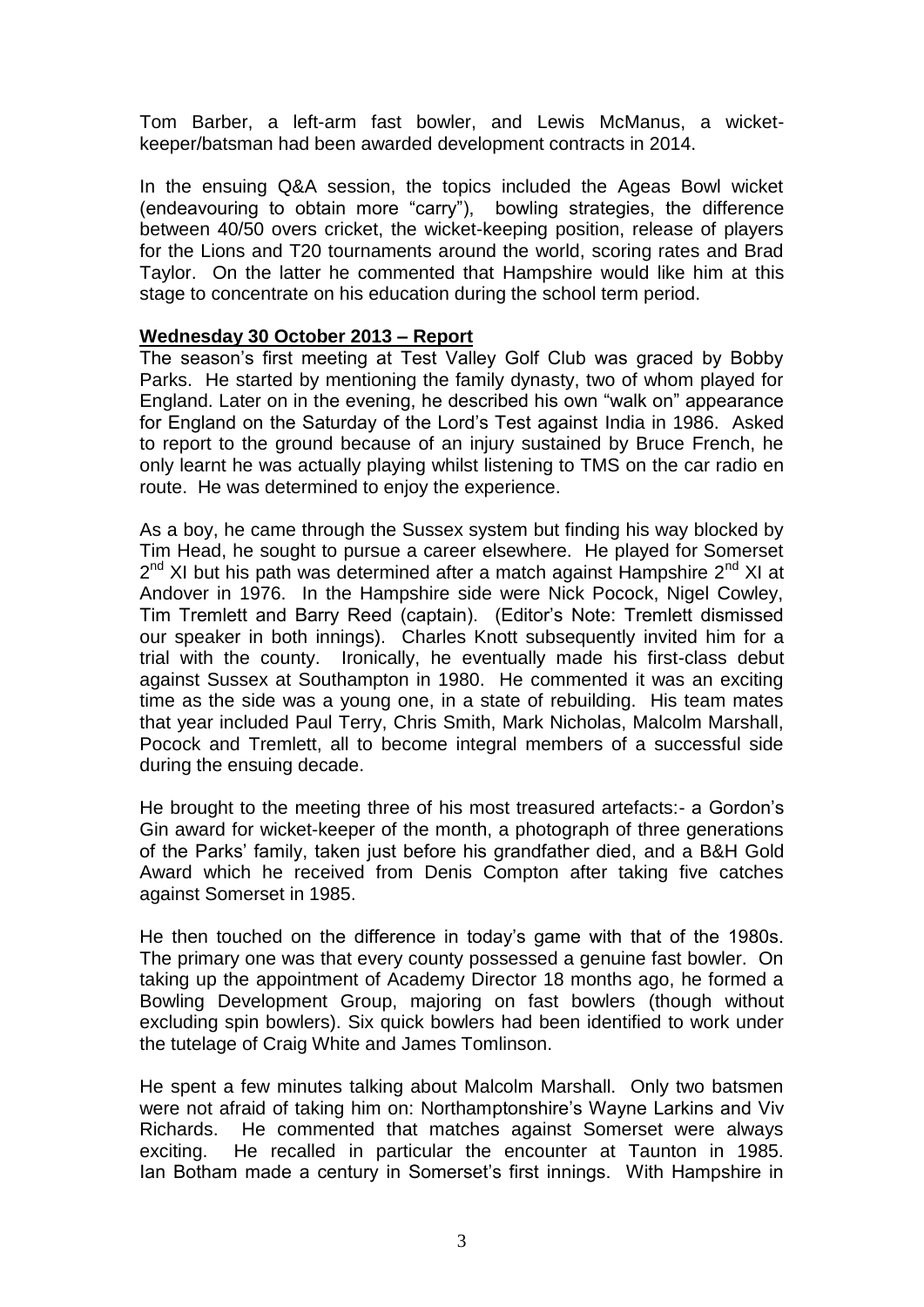desperate trouble in reply, Kevan James and Tim Tremlett then created a new record eighth wicket partnership of 227 to take the county into the lead. Our speaker was padded up for four hours but never reached the wicket as Paul Terry declared upon James' dismissal. When Somerset batted again, Richards slammed 186 before a Botham declaration set Hampshire 325 to win in 66 overs. They won by five wickets with three balls to spare.

He also admired Geoffrey Boycott for his sheer weight of runs. Of the bowlers he faced, he thought Derek Underwood and Richard Hadlee (who inflicted the only pair of Bobby Parks' career) were the best. Alan Knott, Bob Taylor and Jack Russell were the best wicker-keepers. He now placed Michael Bates in the same category.

After he left the game, following a year playing a few games for Kent (he found it strange walking into the dressing room of a team who had previously been opponents), he dovetailed coaching Portsmouth Grammar School with a career in accountancy for 12 years, the last three of which were in London. Raj Maru inveigled him back to Hampshire to coach wicket-keepers in the youth system. He first tutored Michael Bates when the latter was an 11 year old. With Paul Terry's agreement he then worked with Nic Pothas, Tom Burrows and Michael Brown on a sessional basis. On gaining a contract as a specialist wicket-keeping coach he gave up his accountancy job. As Academy Director, he has also established a Batting Development Group with Jimmy Adams taking a lead role.

It was a measured address, quietly and modestly delivered. It prompted a flurry of questions from the floor, many of which were concerned with Hampshire's coaching system. It was evident that it was systematic, comprehensive and extremely professional (with technology being brought to bear in many facets). It deserves to succeed and its fruits were shown by Liam Dawson, James Vince, Danny Briggs and Bates now flourishing in the first X1.

### **HAMPSHIRE FAREWELLS**

It is always sad when a county has to release those young players still in their prime but who did not quite establish themselves in the team. Two such players left Hampshire at the end of the season.

In fact, **DAVID GRIFFITHS** left to join Kent on loan during August. During the latter part of his career with Hampshire, he was undoubtedly the fastest bowler on the staff. However, recurring injuries and then inconsistency, leading to loss of confidence, dogged him throughout. Born in Newport on the Isle of Wight on 10 September 1985, and educated at Sandown High School, he came through the county's junior system. He played for England Under 19s in 2004/05 before making his first-class debut against Loughborough UCCE at the Ageas (then Rose) Bowl in 2006. He played in 36 matches for the county, taking 105 wickets at an average of 34.80. His best bowling performance was 6 for 85 against a strong Nottinghamshire side in 2011. The highlight of his career was probably in 2012 when he was a member of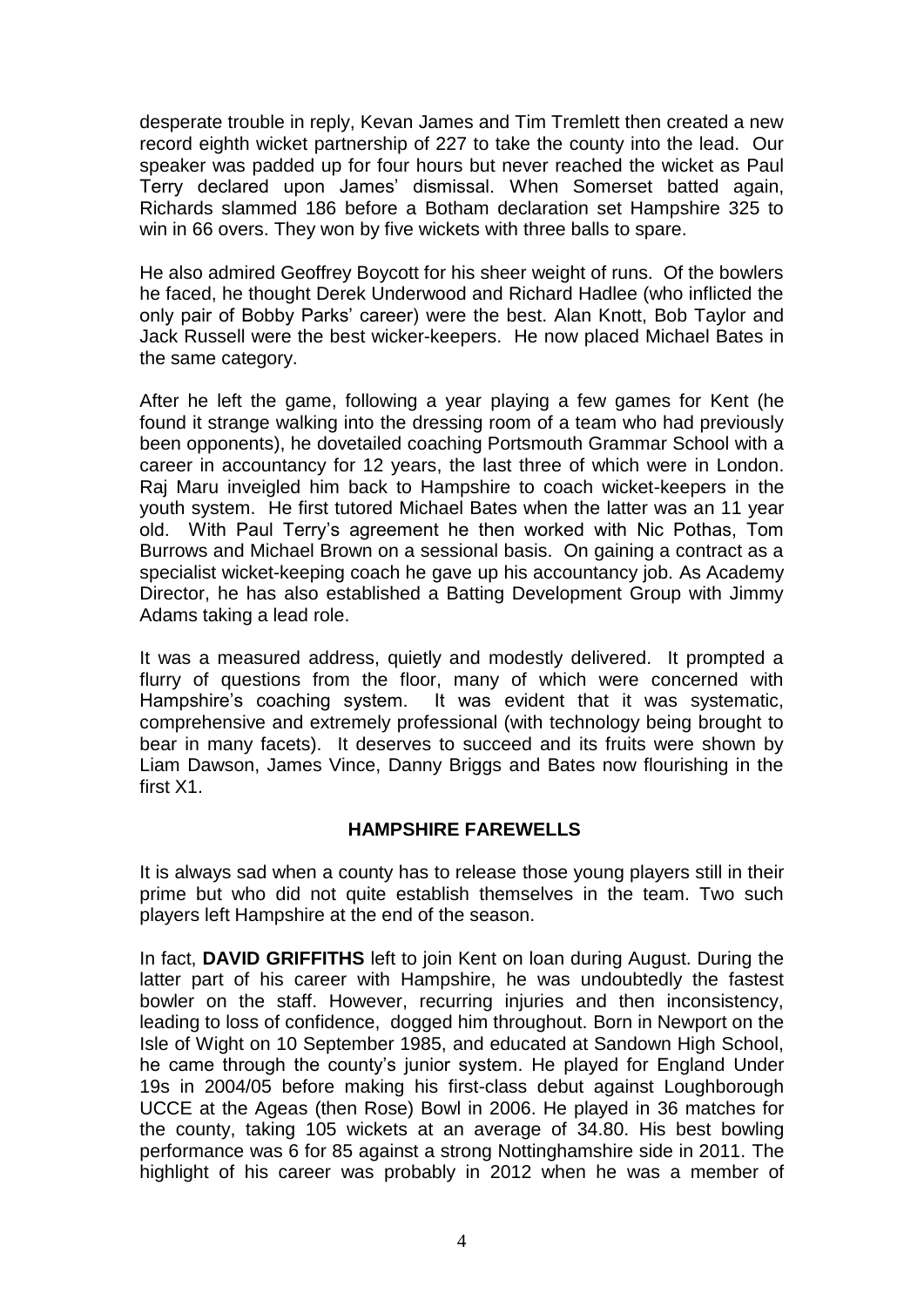Hampshire's CB40 final winning side at Lord's, taking the crucial wicket of Ian Bell.

**HAMZA RIAZUDDIN** has retired. He was a feisty and enthusiastic all-rounder who suffered more than most from the competition for places. When given an extended opportunity at the start of the 2012 season, he batted most usefully and returned his career figures of five for 61 against Glamorgan at the SWALEC. The previously injured James Tomlinson returned to the side shortly afterwards and he never played a first-class match again. In T20 cricket, he was a major influence in Hampshire's success in the Caribbean in early 2011. Bowling in the middle of the innings, his clever changes of pace consistently changed the course of matches in his side's favour. Born in London on 19 December 1989, he was educated at Bradfield College, alma mater to Mark Nicholas and Will Kendall. He first played for Hampshire as an 18-year old in 2008, and also appeared for England Under-19s in the following months. He played in eight first-class matches scoring 130 runs (avge. 18.57) and taking 17 wickets (27.59) with his right-arm medium-pace bowling delivered with an unconventional action, which seemed to be off the wrong foot.

Others on the staff to be released were **ADAM ROUSE** and **JACK SHEPPARD.** For those on the outside. Rouse's departure was surprising. The Zimbabwean-born wicketkeeper/batsman was a schoolboy prodigy for whom many shrewd observers forecast a long and successful career. Like Griffiths and Riazuddin he played for England Under 19s (in 2010). He played one match for the county against Kent at Canterbury in 2013, scoring 9. He will remain in posterity in Hampshire's history in that he fielded as substitute in the test between England and Sri Lanka at the Ageas Bowl in 2011 and held a catch at gulley to dismiss Kumar Sangakarra.

Sheppard, primarily a right-arm fast medium bowler, played for Hampshire in one List A match against Bangladesh A at the Ageas Bowl last summer, taking 2-49 in 9 overs.

### **BANGLADESH PREMIER LEAGUE**

During the winter, **Liam Dawson** (for Prime Bank) and **Sean Ervine** (Brothers Union) will both be playing in the Bangladesh Premier League.

## **Memories of 1973**

As the  $40<sup>th</sup>$  anniversary of Hampshire's championship success in 2013 draws to a close, **Imogen Grosberg** makes a welcome return to the pages of the Newsletter with a poem to celebrate that wonderful summer (see overleaf). It was written in September 1973, but has never previously appeared in the Newsletter.